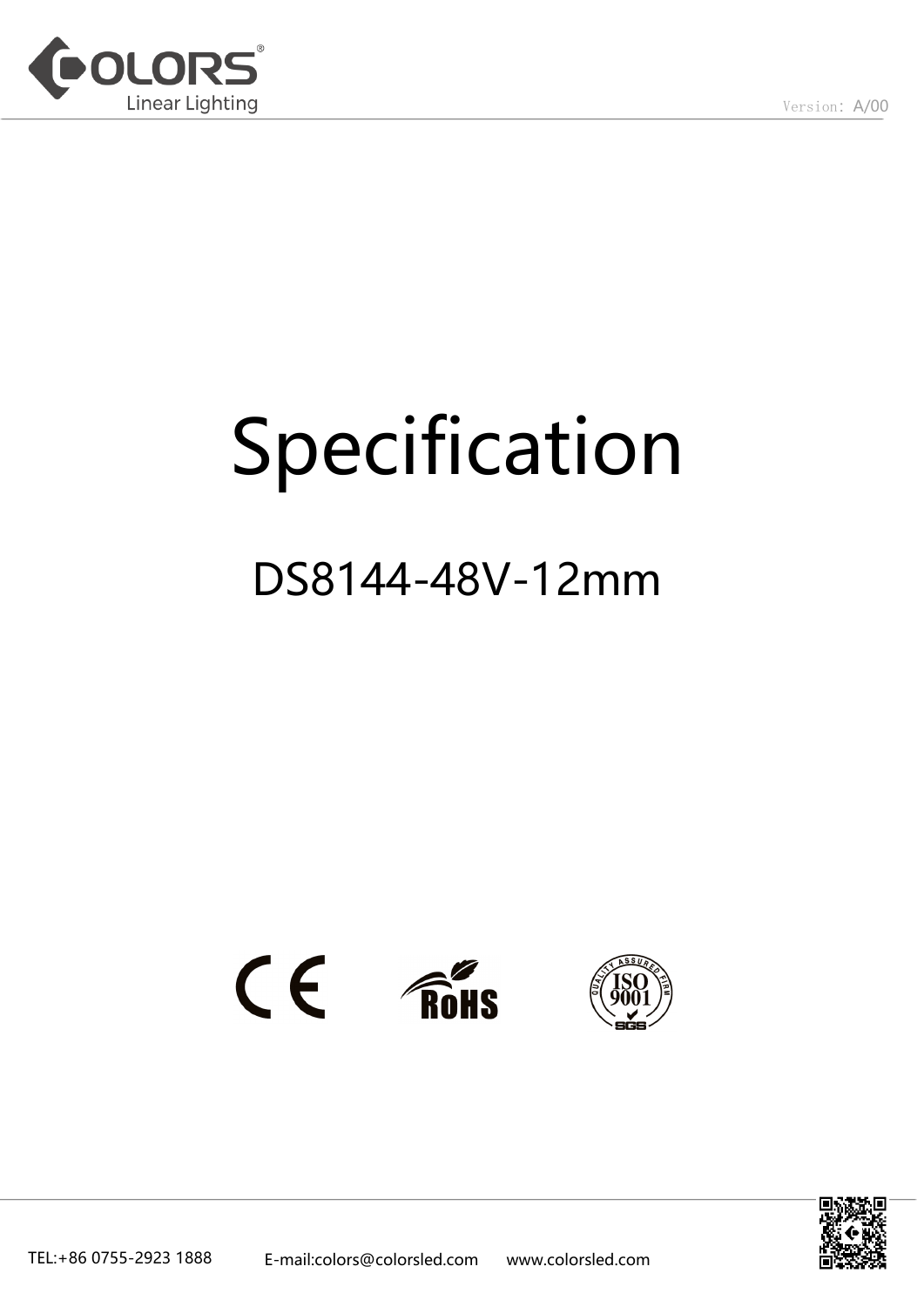

#### ▼General description

●50m long strip driven by one end power supply with the same brightness from end to end

- ●Self-encapsulated design offers eight optional 1900-6000K white lights
- ●With life span over 60000H
- $\bullet$ Ta: -25~40°C; Tc: 75°C (max)



#### ▼Dimension



- IP: IP20/IP65/IP67/IP68
- ※Warranty: 5years



**NO/IP20** 

NANO/IP65

**EF/IP68 ET/IP67** 





※Max.length data is based on 10% voltage drop ※Warranty is based on indoor use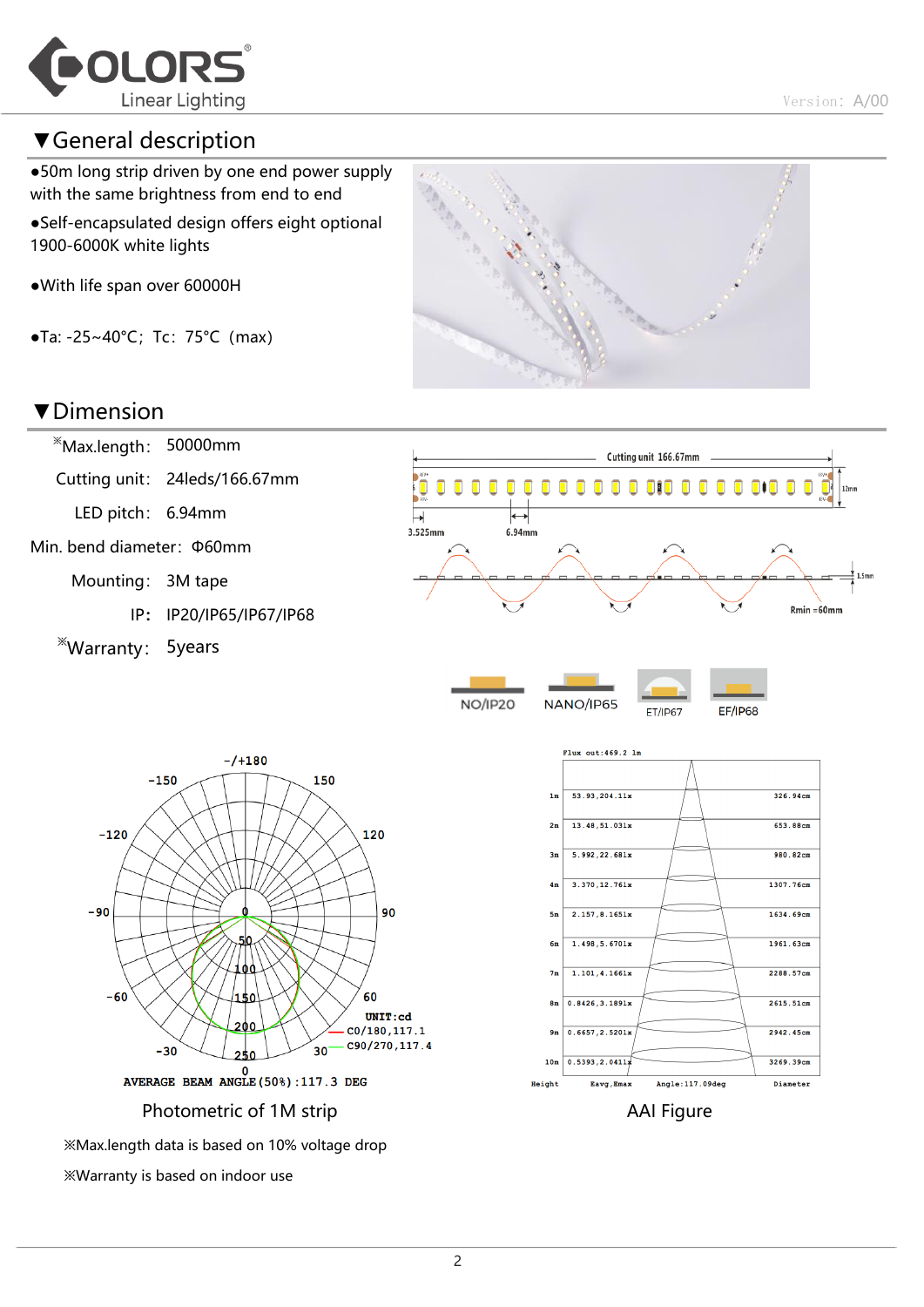

#### ▼Electronic & output data

#### 0.112A(1m) /5.7A(50m) Rated current: >90/95/98 CRI: Input voltage: DC48V

Typical Powe: 5.4W(1m) /274W(50m)

Max.power: 5.8W

On-off times: 10000 (test times)

Power range: 5.1~5.8W

Copper foil: 3oz

| <b>CRI</b>  | Color                                                    | <b>CCT</b> | Lumen(lm) | Im/W | Energy<br>efficiency class |  |
|-------------|----------------------------------------------------------|------------|-----------|------|----------------------------|--|
| Ra > 90     | GW                                                       | 1900K      | 440       | 82   | $A+$                       |  |
| Ra > 90     | LW                                                       | 2300K      | 490       | 91   | $A+$                       |  |
| Ra > 90     | SW                                                       | 2700K      | 530       | 98   | $A+$                       |  |
| Ra > 90     | <b>WW</b>                                                | 3000K      | 550       | 103  | $A+$                       |  |
| Ra > 90     | PW                                                       | 3500K      | 560       | 104  | $A+$                       |  |
| Ra > 90     | <b>NW</b>                                                | 4000K      | 580       | 107  | $A++$                      |  |
| Ra > 90     | <b>DW</b>                                                | 5000K      | 580       | 107  | $A++$                      |  |
| Ra > 90     | W                                                        | 6000K      | 550       | 103  | $A+$                       |  |
| Ra > 95     | SW                                                       | 2700K      | 394       | 73   | $A+$                       |  |
| Ra > 95     | <b>WW</b>                                                | 3000K      | 429       | 79   | $A+$                       |  |
| Ra > 95     | PW                                                       | 3500K      | 472       | 87   | $A+$                       |  |
| Ra > 95     | <b>NW</b>                                                | 4000K      | 472       | 87   | $A+$                       |  |
| Ra > 98     | SW                                                       | 2700K      | 327       | 61   | $A+$                       |  |
| Ra > 98     | <b>WW</b>                                                | 3000K      | 337       | 62   | $A+$                       |  |
| Ra > 98     | <b>NW</b>                                                | 4000K      | 367       | 68   | $A+$                       |  |
| $\pmb{0}$   | G                                                        | 525~530nm  |           |      |                            |  |
| $\mathbf 0$ | B<br>1 The tolerance of output data can be vancup to 15% | 465~470nm  |           |      |                            |  |

1.The tolerance of output data can be vary up to 15%

2.the output data tested according to IES TM-30-15

3.the output data is based on IP20/1merter, data of 5m in only for reference

4.IP protection process leads changes to size, CCT and luminous flux

# ▼BIN  $0.44$



--<br>| 0.285 0.295 0.305 0.315 0.325 0.335 0.345 0.355 0.365 0.385 0.405 0.415 0.425 0.435 0.455 0.465 0.455 0.485 0.485 0.495 0.505 0.515 0.525 0.535 0.545 0.555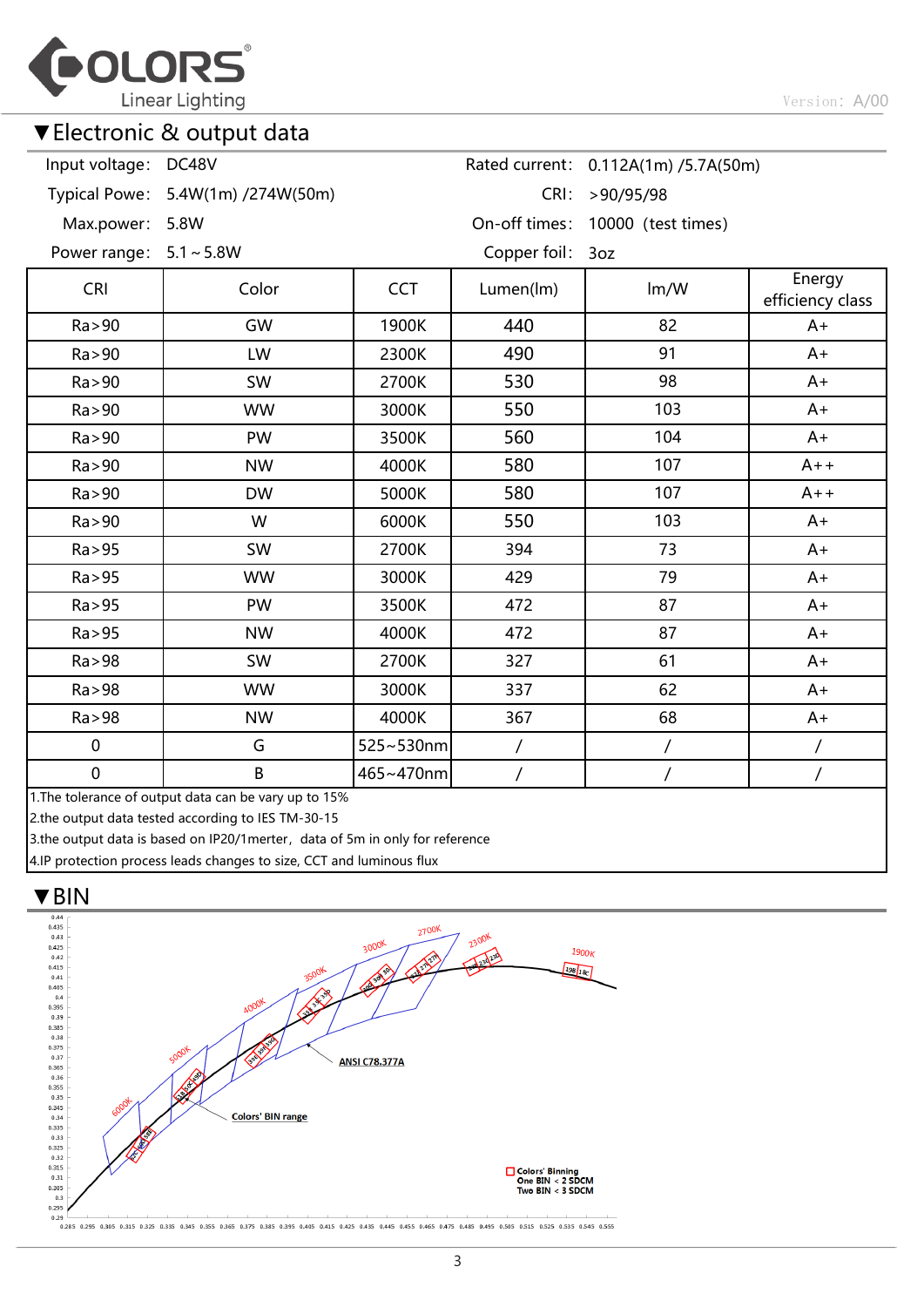

#### ▼IP Process

| <b>IP Process</b> | Picture        | description              | <b>Size</b>       | optional CCT/color for finished<br>product              | lumen<br>output rate |
|-------------------|----------------|--------------------------|-------------------|---------------------------------------------------------|----------------------|
| <b>NO</b>         | <b>NO/IP20</b> | No proof                 | $12mm*1.5mm$      | 1900K/2300K/2700K/3000K/<br>3500K/4000K/5000K/6000K/G/B | 100%                 |
| <b>NA</b>         | NANO/IP65      | Nano-proof               | $12mm*1.6mm$      | 1900K/2300K/2700K/3000K/<br>3500K/4000K/5000K/6000K/G/B | 98%                  |
| ET                | <b>ET/IP67</b> | <b>Extrusion tube</b>    | $14$ mm $*4.8$ mm | 1900K/2300K/2700K/3000K/<br>3500K/4000K/5000K/6000K/G/B | 88%                  |
| EF                | <b>EF/IP68</b> | <b>Extrusion filling</b> | 14mm*5mm          | 2300K/2900K/3400K/3850K/<br>5800K/8750K/15000K/G/B      | 86%                  |

## ▼Accessories Information

| Name                          | Picture |                | Code                                                              | description                                                                                               |  |  |
|-------------------------------|---------|----------------|-------------------------------------------------------------------|-----------------------------------------------------------------------------------------------------------|--|--|
| Connector for<br>wire and FPC |         |                | 94-03-00-0038                                                     | 12mm width, 2PIN connector of wire and<br>FPC, suitable for white color strip,<br>NO/NA,2PIN wire18-22AWG |  |  |
| Connector for<br>FPC and FPC  |         |                | 94-03-00-0040                                                     | 12mm width, 2PIN connector of FPC and<br>FPC, suitable for white color strip, NO/NA                       |  |  |
| <b>Fixed Clip</b>             |         |                | 94-02-00-0004                                                     | Silicone clip, screw: PA 3*8mm, suitable for<br>12mm FPC, EH/EF/ET strip                                  |  |  |
| <b>Fixed Clip</b>             |         |                | 94-02-00-0019                                                     | Fixed clip, transparent, 3*8mm self-tapping<br>screws, suitable for 12mm FPC, NO/NA LED<br>strip          |  |  |
| Silicone end<br>cap set       |         |                | 94-02-00-0023                                                     | including end cap and plug, suitable for<br>12mm FPC, EH/ET/EF silicone extrusion strip                   |  |  |
| Mounting<br>groove            |         |                | 94-02-00-0026                                                     | Transparent PVC mounting groove, suitable<br>for 12mm FPC, silicone extruded EF/ET strip                  |  |  |
| Stopper glue                  |         | 94-16-03010001 | Silicone gel, suitable for ST/ET/EH/EF/SF<br>waterproof LED strip |                                                                                                           |  |  |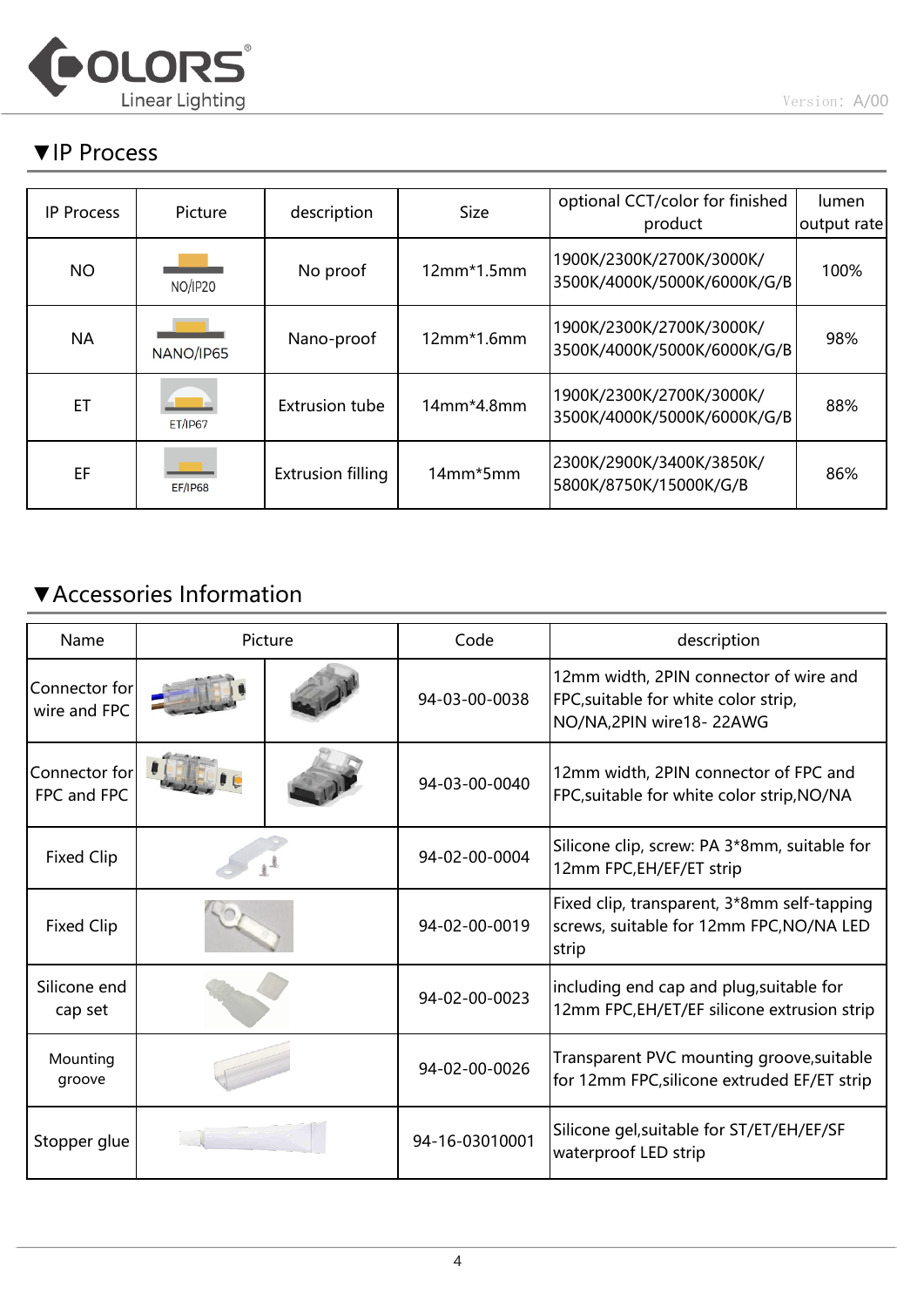

## ▼Order Code Formats

|              | 1: Category                       |             | 2: LED      |     | 3: LED/m                  |           | 4: Voltage |                           | 5:FPC Width                   | 6: IP Process                |                          | 7: CRI           |      | 8: CCT    |             |
|--------------|-----------------------------------|-------------|-------------|-----|---------------------------|-----------|------------|---------------------------|-------------------------------|------------------------------|--------------------------|------------------|------|-----------|-------------|
| DS           |                                   | 8           | 2835        | 144 | 144 LED                   | 48        | 48V        | 12                        | 12mm                          | <b>NO</b>                    | <b>NO</b>                | 9                | > 90 | GW        | 1900K       |
|              |                                   |             |             |     |                           |           |            |                           |                               | <b>NA</b>                    | <b>NANO</b>              | H                | > 95 | LW        | 2300K       |
|              |                                   |             |             |     |                           |           |            |                           |                               | EF                           | <b>Extrusion filling</b> | F                | > 98 | SW        | 2700K       |
|              |                                   |             |             |     |                           |           |            |                           |                               | ET                           | <b>Extrusion tube</b>    | 0                | 0    | <b>WW</b> | 3000K       |
|              |                                   |             |             |     |                           |           |            |                           |                               |                              |                          |                  |      | PW        | 3500K       |
|              |                                   |             |             |     |                           |           |            |                           |                               |                              |                          |                  |      | <b>NW</b> | 4000K       |
|              |                                   |             |             |     |                           |           |            |                           |                               |                              |                          |                  |      | <b>DW</b> | 5000K       |
|              |                                   |             |             |     |                           |           |            |                           |                               |                              |                          |                  |      | W         | 6000K       |
|              |                                   |             |             |     |                           |           |            |                           |                               |                              |                          |                  |      | G         | Green       |
|              |                                   |             |             |     |                           |           |            |                           |                               |                              |                          |                  |      | B         | <b>Blue</b> |
|              |                                   |             |             |     |                           |           |            |                           |                               |                              |                          |                  |      |           |             |
| DS           |                                   |             | 8           |     | 144                       |           | 48         |                           | 12                            |                              | <b>NO</b>                | 9                |      |           | GW          |
|              | 9: Silk Printing 10: Entery cable |             |             |     | 11: Wire type             |           |            |                           | 12: Wire length 13: Tape type |                              | 14: Label Type           | 15: Strip Length |      |           |             |
| N            | Neutral                           | $\mathsf S$ | Single      | Α   | red and black<br>cable    | 012       | 12cm       |                           | W White 3M                    | C                            | <b>COLORS</b>            | 5000             | 50m  |           |             |
| $\mathsf{C}$ | <b>COLORS</b>                     | $\mathsf D$ | Doubel      | B   | SM-male wire              | 020       | 20cm       |                           | Y Yellow 3M                   | S                            | Customized               |                  |      |           |             |
| S            | Customized X                      |             | Nothing     | C   | SM-female<br>wire         | 050       | 50cm       | ${\sf R}$                 | Red tape                      |                              |                          |                  |      |           |             |
|              |                                   |             |             | X   | Nothing                   | 100       | 100cm      | $\boldsymbol{\mathsf{X}}$ | Nothing                       |                              |                          |                  |      |           |             |
|              |                                   |             |             |     |                           | $\pmb{0}$ | Nothing    |                           |                               |                              |                          |                  |      |           |             |
|              |                                   |             |             |     |                           |           |            |                           |                               |                              |                          |                  |      |           |             |
|              | ${\sf N}$                         |             | $\mathsf S$ |     | $\boldsymbol{\mathsf{A}}$ |           | 012        |                           | W                             |                              | $\mathsf C$              | 5000             |      |           |             |
|              |                                   |             |             |     |                           |           |            |                           |                               | DS81444812NO-9GWNSA012WC5000 |                          |                  |      |           |             |

# ▼Packing

#### Engineering packaging of ET(IP67)/EF(IP68)

(free-soldering end caps with 40 cover per box could be ordered separately if needed)